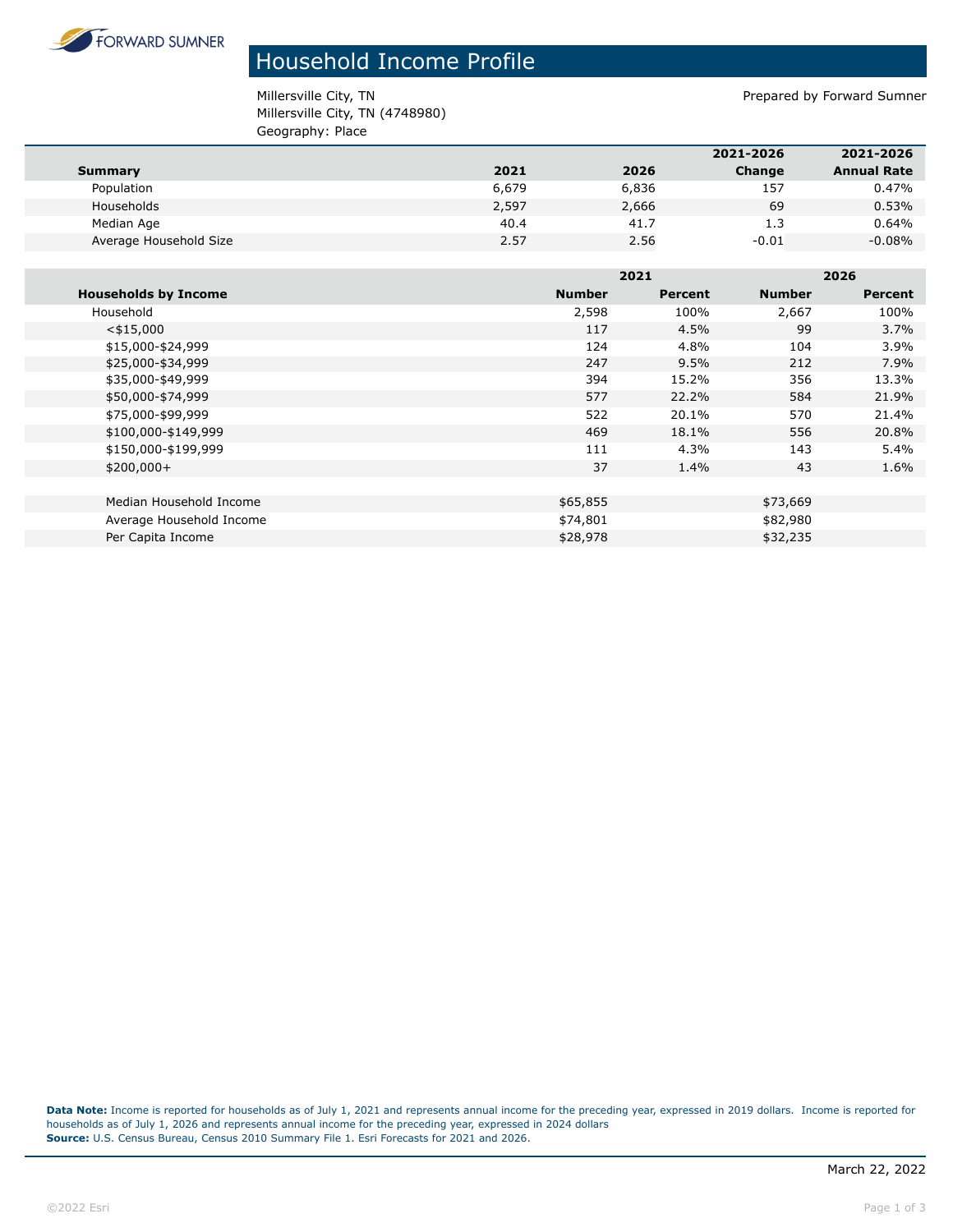**FORWARD SUMNER** 

## Household Income Profile

Millersville City, TN **Prepared by Forward Sumner** Millersville City, TN (4748980) Geography: Place

|                                                  | -- <i>-</i> -------- |           |           |           |                |          |              |  |  |
|--------------------------------------------------|----------------------|-----------|-----------|-----------|----------------|----------|--------------|--|--|
| 2021 Households by Income and Age of Householder |                      |           |           |           |                |          |              |  |  |
|                                                  | $25$                 | $25 - 34$ | $35 - 44$ | $45 - 54$ | $55 - 64$      | 65-74    | $75+$        |  |  |
| <b>HH Income Base</b>                            | 79                   | 365       | 516       | 467       | 531            | 424      | 215          |  |  |
|                                                  |                      |           |           |           |                |          |              |  |  |
| $<$ \$15,000                                     | 4                    | 11        | 16        | 20        | 25             | 29       | 13           |  |  |
| \$15,000-\$24,999                                | $\overline{7}$       | 13        | 13        | 17        | 27             | 24       | 24           |  |  |
| \$25,000-\$34,999                                | 12                   | 37        | 32        | 31        | 43             | 47       | 44           |  |  |
| \$35,000-\$49,999                                | 26                   | 71        | 58        | 56        | 69             | 64       | 51           |  |  |
| \$50,000-\$74,999                                | 16                   | 69        | 111       | 95        | 115            | 128      | 43           |  |  |
| \$75,000-\$99,999                                | 8                    | 79        | 103       | 99        | 129            | 77       | 26           |  |  |
| \$100,000-\$149,999                              | 5                    | 72        | 151       | 98        | 91             | 41       | 11           |  |  |
| \$150,000-\$199,999                              | $\mathbf{1}$         | 10        | 23        | 41        | 25             | 9        | $\mathbf{1}$ |  |  |
| $$200,000+$                                      | $\mathbf 0$          | 3         | 9         | 10        | $\overline{7}$ | 5        | 2            |  |  |
|                                                  |                      |           |           |           |                |          |              |  |  |
| Median HH Income                                 | \$42,726             | \$66,293  | \$80,148  | \$77,595  | \$70,895       | \$56,492 | \$41,241     |  |  |
| Average HH Income                                | \$52,332             | \$72,919  | \$85,575  | \$86,045  | \$76,346       | \$64,916 | \$51,995     |  |  |
| <b>Percent Distribution</b>                      |                      |           |           |           |                |          |              |  |  |
|                                                  | $25$                 | $25 - 34$ | $35 - 44$ | $45 - 54$ | $55 - 64$      | 65-74    | $75+$        |  |  |
| <b>HH Income Base</b>                            | 100%                 | 100%      | 100%      | 100%      | 100%           | 100%     | 100%         |  |  |
|                                                  |                      |           |           |           |                |          |              |  |  |
| $<$ \$15,000                                     | 5.1%                 | 3.0%      | 3.1%      | 4.3%      | 4.7%           | 6.8%     | 6.0%         |  |  |
| \$15,000-\$24,999                                | 8.9%                 | 3.6%      | 2.5%      | 3.6%      | 5.1%           | 5.7%     | 11.2%        |  |  |
| \$25,000-\$34,999                                | 15.2%                | 10.1%     | 6.2%      | 6.6%      | 8.1%           | 11.1%    | 20.5%        |  |  |
| \$35,000-\$49,999                                | 32.9%                | 19.5%     | 11.2%     | 12.0%     | 13.0%          | 15.1%    | 23.7%        |  |  |
| \$50,000-\$74,999                                | 20.3%                | 18.9%     | 21.5%     | 20.3%     | 21.7%          | 30.2%    | 20.0%        |  |  |
| \$75,000-\$99,999                                | 10.1%                | 21.6%     | 20.0%     | 21.2%     | 24.3%          | 18.2%    | 12.1%        |  |  |
| \$100,000-\$149,999                              | 6.3%                 | 19.7%     | 29.3%     | 21.0%     | 17.1%          | 9.7%     | 5.1%         |  |  |
| \$150,000-\$199,999                              | 1.3%                 | 2.7%      | 4.5%      | 8.8%      | 4.7%           | 2.1%     | 0.5%         |  |  |
| $$200,000+$                                      | 0.0%                 | 0.8%      | 1.7%      | 2.1%      | 1.3%           | 1.2%     | 0.9%         |  |  |

**Data Note:** Income is reported for households as of July 1, 2021 and represents annual income for the preceding year, expressed in 2019 dollars. Income is reported for households as of July 1, 2026 and represents annual income for the preceding year, expressed in 2024 dollars **Source:** U.S. Census Bureau, Census 2010 Summary File 1. Esri Forecasts for 2021 and 2026.